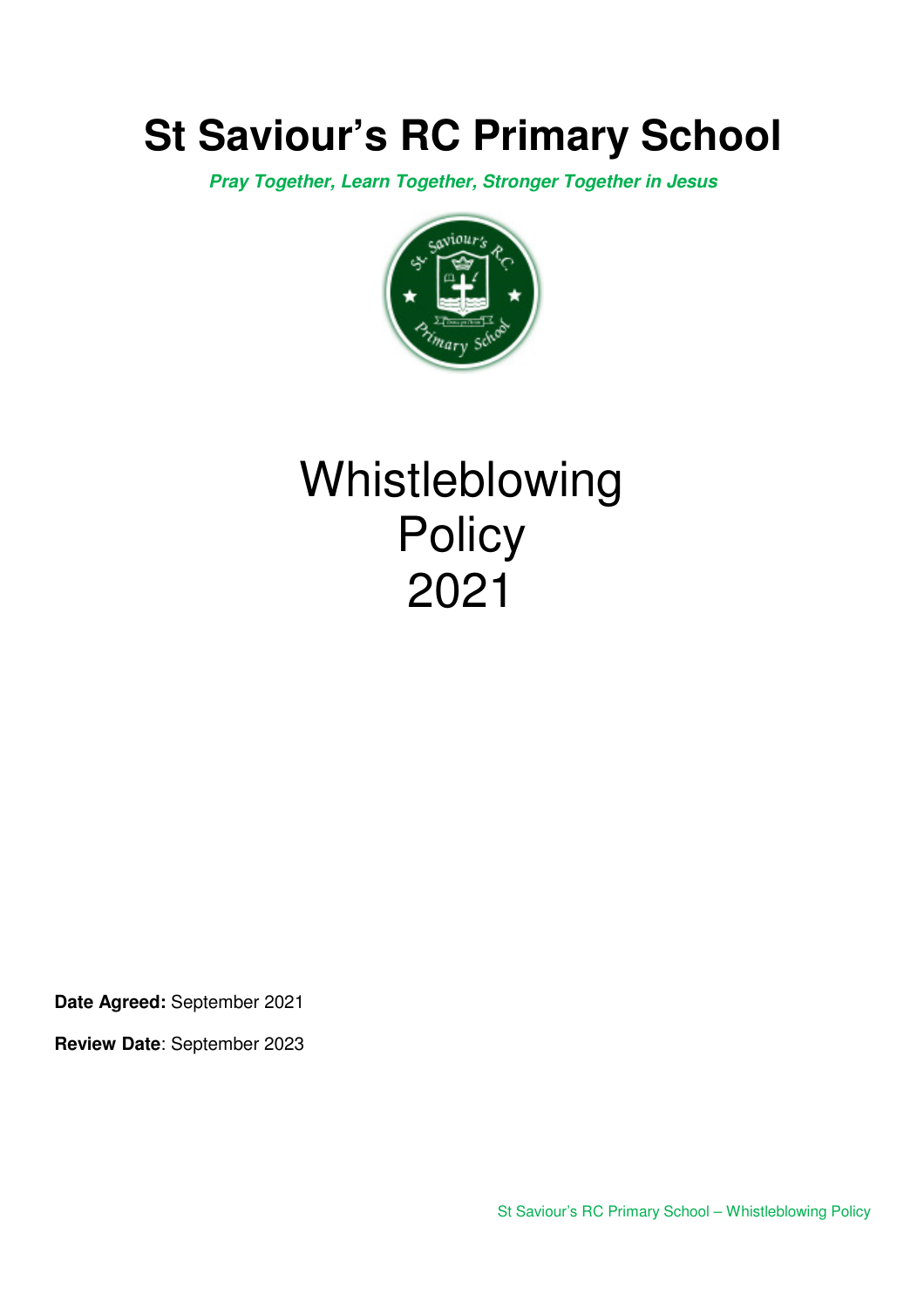# **St. Saviour's R.C. Primary School Whistleblowing Policy**

# **Mission Statement Pray Together, Learn Together, Stronger in Christ**

# **WHISTLEBLOWING POLICY AND PROCEDURE**

#### **Introduction**

St Saviour's RC Primary School is committed to conducting its business with honesty and integrity, and expects all staff to maintain high standards in accordance with their contractual obligations and the school's policies and procedures from time to time in force.

However, all organisations face the risk of things going wrong from time to time, or of unknowingly harbouring illegal or unethical conduct. A culture of openness and accountability is essential in order to prevent such situations occurring or to address them when they do occur.

The aims of this policy are:

- To encourage staff to report suspected wrongdoing as soon as possible, in the knowledge that their concerns will be taken seriously and investigated as appropriate, and that their confidentiality will be respected;
- To provide staff with guidance as to how to raise those concerns;
- To reassure staff that they should be able to raise genuine concerns in good faith without fear of reprisals, even if they turn out to be mistaken.

This policy takes account of the Whistleblowing Arrangements Code of Practice issued by the British Standards Institute and Public Concern at Work.

This policy does not form part of any employee's contract of employment and is not intended to have contractual effect. It is provided for guidance to all members of staff at the school and the school reserves the right to amend its content at any time.

This Policy reflects the school's current practices and applies to all individuals working at all levels of the organisation, including the Headteacher, Heads of Department, members of the Senior Leadership Group, officers, employees, consultants, contractors, trainees, home-workers, part-time and fixed-term workers, casual and agency staff (collectively referred to as "Staff" in this policy) who are advised to familiarise themselves with its content.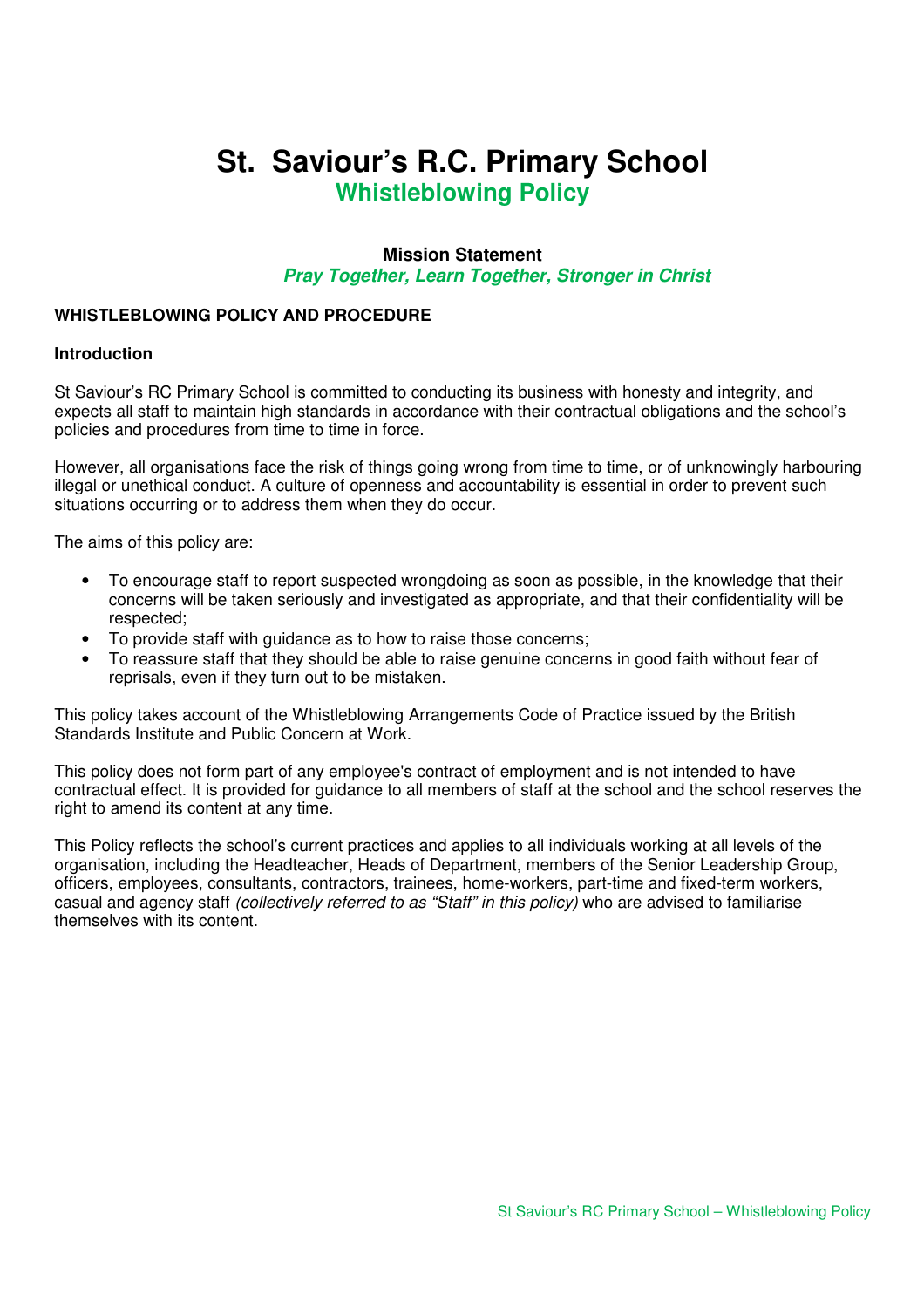# **What is whistleblowing?**

Whistleblowing is the disclosure of information, which relates to suspected wrongdoing or dangers at work. This may include:

- Criminal activity
- Child protection and/or safeguarding concerns
- Miscarriages of justice
- Danger to health and safety
- Damage to the environment
- Failure to comply with any legal or professional obligation or regulatory requirements
- Financial fraud or mismanagement
- **Negligence**
- Breach of our internal policies and procedures including our Code of Conduct
- Conduct likely to damage the School's reputation
- Unauthorised disclosure of confidential information
- The deliberate concealment of any of the above matters

A whistleblower is a person who raises a genuine concern that he/she believes is in the public interest relating to any of the above. If the member of staff has any genuine concerns related to suspected wrongdoing or danger affecting any of the School's activities (a whistleblowing concern) they should report it under this policy.

This policy should not be used for complaints relating to staff's own personal circumstances, such as the way they have been treated at work. In those cases they should use the Diocesan Grievance Policy.

#### **Raising a whistleblowing concern**

You can raise concerns orally or in writing. Whichever you decide to do, you should make a note so that you have a record for future reference. This note should include what occurred, where and when, and also who you submitted the complaint to and when. If you decide to raise a matter orally you may be requested to make a written statement at a later stage depending on the circumstances. The seriousness of the issue will influence who you decide to raise it with. The earlier you express your concern the easier it will be to take action.

### **REMEMBER - IF IN DOUBT RAISE IT**

If staff are uncertain whether something is within the scope of this policy they should seek advice from the Headteacher. Should the matter be in relation to the Headteacher or the SLT then the staff member should seek the advice of the Chair of the Governing Board in the first instance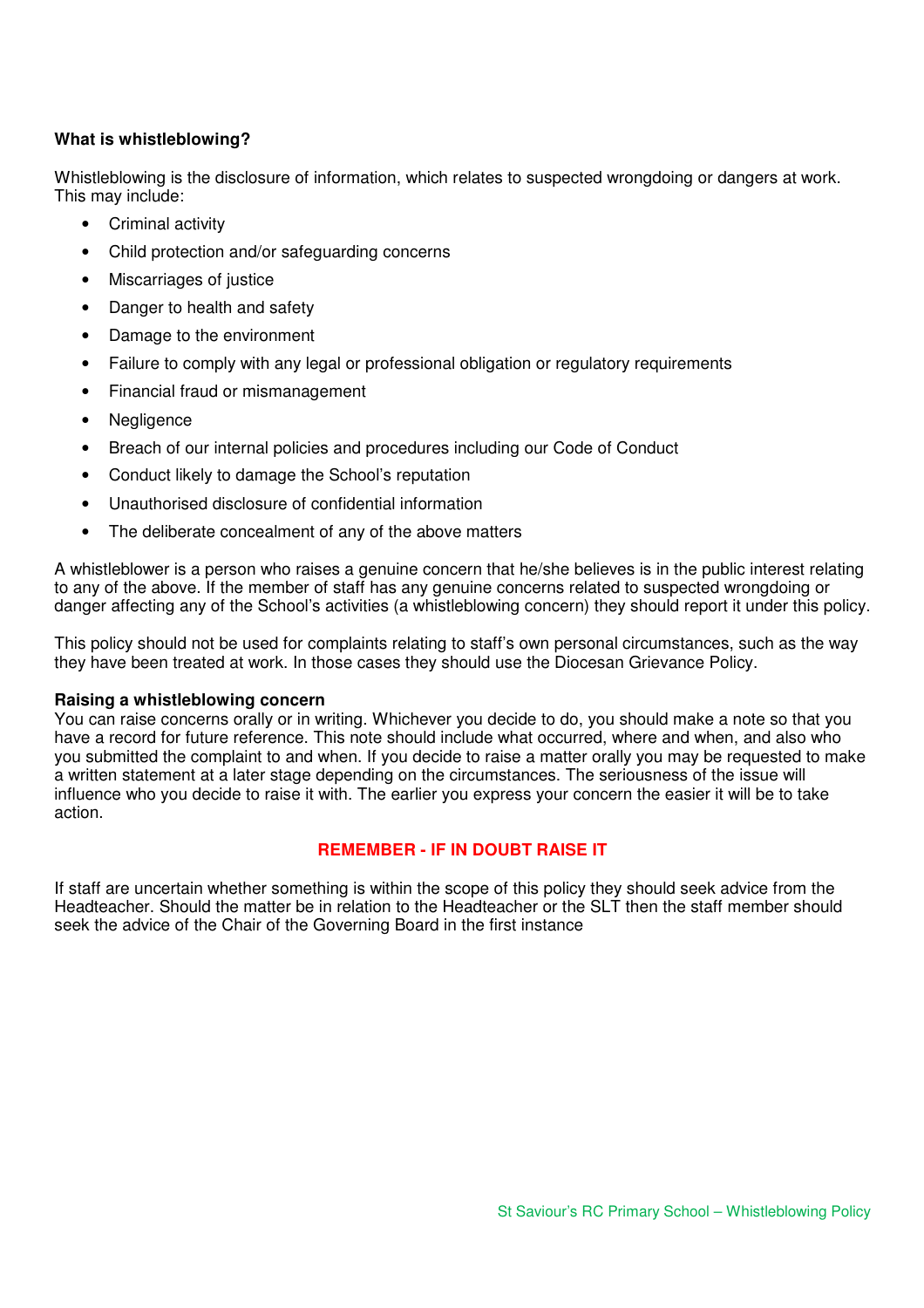# **Concerns against Governing Body members**

If a concern against a Governing Body member is received then this will be treated in the same way as any other concern. It will receive the same serious consideration. The concern should be raised with the Chair of the Governing Board who will decide how it should be dealt with.

If the concern is against the Chair of the Governing Board, then the concern should be referred to the Department for Education for action.

If the issue is of a very serious nature, for example concerning mal treatment of service users, maladministration or an illegal act, you may decide that it is appropriate to contact the Chair of the Governing Board with statutory responsibility for taking action on illegality or maladministration. If the issue involves possible fraud or corruption you may decide to contact the Department of Education.

The action taken by the School will depend on the nature of the concerns raised. The matters will normally be investigated internally by the Governing Body and where the identity of the person is known the School will send a response within **7** school working days.

However, in appropriate cases the concerns may be referred to a regulatory body or the Police in criminal matters.

If someone gives you information which is of concern to them you should treat it seriously in accordance with this procedure and not dismiss it without giving it proper thought.

The School will arrange a meeting with the member of staff as soon as possible to discuss their concern. Staff may bring a colleague or trade union representative to any meetings under this policy; however they must respect the confidentiality of the disclosure and any subsequent investigation.

The School will take down a written summary of the concern raised and provide the member of the staff with a copy as soon as practicable after the meeting. The School will also aim to give the member of staff an indication of how we propose to deal with the matter.

### **Safeguarding**

If a member of staff suspects that there is a serious safeguarding issue that they feel that the Headteacher / DSL is not taking seriously or that they believe there is a serious safeguarding issue involving the Principal they should in the first instance contact their Designated Safeguarding Lead or the Local Safeguarding Children Board / LADO.

### **Confidentiality**

The School hope that Staff will feel able to voice whistle blowing concerns openly under this policy. However, if a member of staff wants to raise his or her concern confidentially, the school will endeavour to keep his or her identity secret in so far as it is possible to do so when following this policy and procedure. If it is necessary for anyone investigating that member of staff's concern to know their identity, the School will discuss this with the member of staff first.

The School does not encourage Staff to make disclosures anonymously.

Proper investigation may be more difficult or impossible if the School cannot obtain further information. It is also more difficult to establish whether any allegations are credible and have been made in good faith. Whistleblowers who are concerned about possible reprisals if their identity is revealed should come forward to one of the contacts listed above and appropriate measures can then be taken to preserve confidentiality.

If a member of staff is in any doubt they can seek advice from Public Concern at Work, the independent whistleblowing charity, who offer a confidential helpline.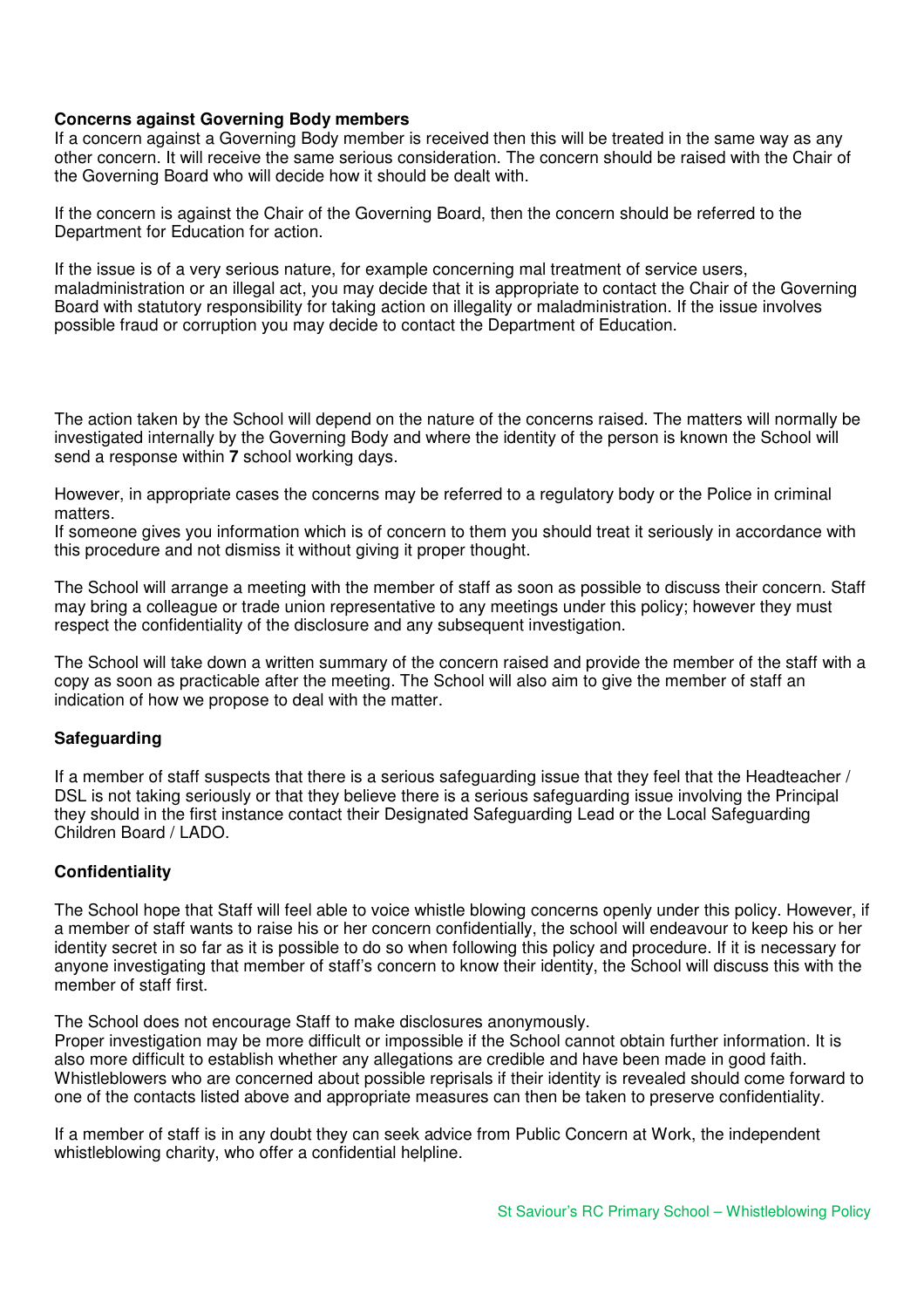Their contact details are:

Public Concern at Work (Independent whistleblowing charity) Helpline: (020) 7404 6609 E-mail: whistle@pcaw.co.uk Website: www.pcaw.org.uk

# **Public Interest Disclosure Act 1998**

While issues raised anonymously will still be looked into, it is much better for complainants to identify themselves so the matter can be properly dealt with.

Everything possible will be done to protect your identity, but you may be requested to act as a witness if disciplinary or other proceedings follow the investigation of the issues you have raised.

If you raise an issue under this procedure in good faith and believing it to be true the Public Interest Disclosure Act 1998 protects you from any repercussions on your present position or future career. The Act does not protect anyone who is acting maliciously, making false allegations or who is seeking personal gain.

If the academy concludes that a whistleblower has made false allegations maliciously, in bad faith or with a view to personal gain, the whistleblower will be subject to disciplinary action under the Trust's Disciplinary Policy and Procedure.

### **External Disclosures**

The aim of this policy is to provide an internal mechanism for reporting, investigating and remedying any wrongdoing in the workplace. In most cases Staff should not find it necessary to alert anyone externally. The law recognises that in some circumstances it may be appropriate for Staff to report their concerns to an external body such as a regulator. It will very rarely if ever be appropriate to alert the media. We strongly encourage a member of staff to seek advice before reporting a concern to anyone external. The independent whistleblowing charity, Public Concern at Work, operates a confidential helpline. They also have a list of prescribed regulators for reporting certain types of concern.

Whistleblowing concerns usually relate to the conduct of School Staff, but they may sometimes relate to the actions of a third party, such as a service provider.

The law allows Staff to raise a concern in good faith with a third party, where the member of staff reasonably believes it relates mainly to their actions or something that is legally their responsibility. However, Staff are encouraged to report such concerns internally first. Staff should contact one of the other individuals set out above for guidance.

### **Investigation and Outcome**

Once a member of Staff has raised a concern, the School will carry out an initial assessment to determine the scope of any investigation. The School will inform the member of staff of the outcome of its assessment. The member of staff raising the concern may be required to attend additional meetings in order to provide further information.

In some cases the School may appoint an investigator or team of investigators including Staff with relevant experience of investigations or specialist knowledge of the subject matter. The investigator(s) may make recommendations for change to enable the School to minimise the risk of future wrongdoing. The School will aim to keep the member of staff informed of the progress of the investigation and its likely timescale. However, sometimes the need for confidentiality may prevent the School from giving specific details of the investigation or any disciplinary action taken as a result. The member of staff is required to treat any information about the investigation as strictly confidential.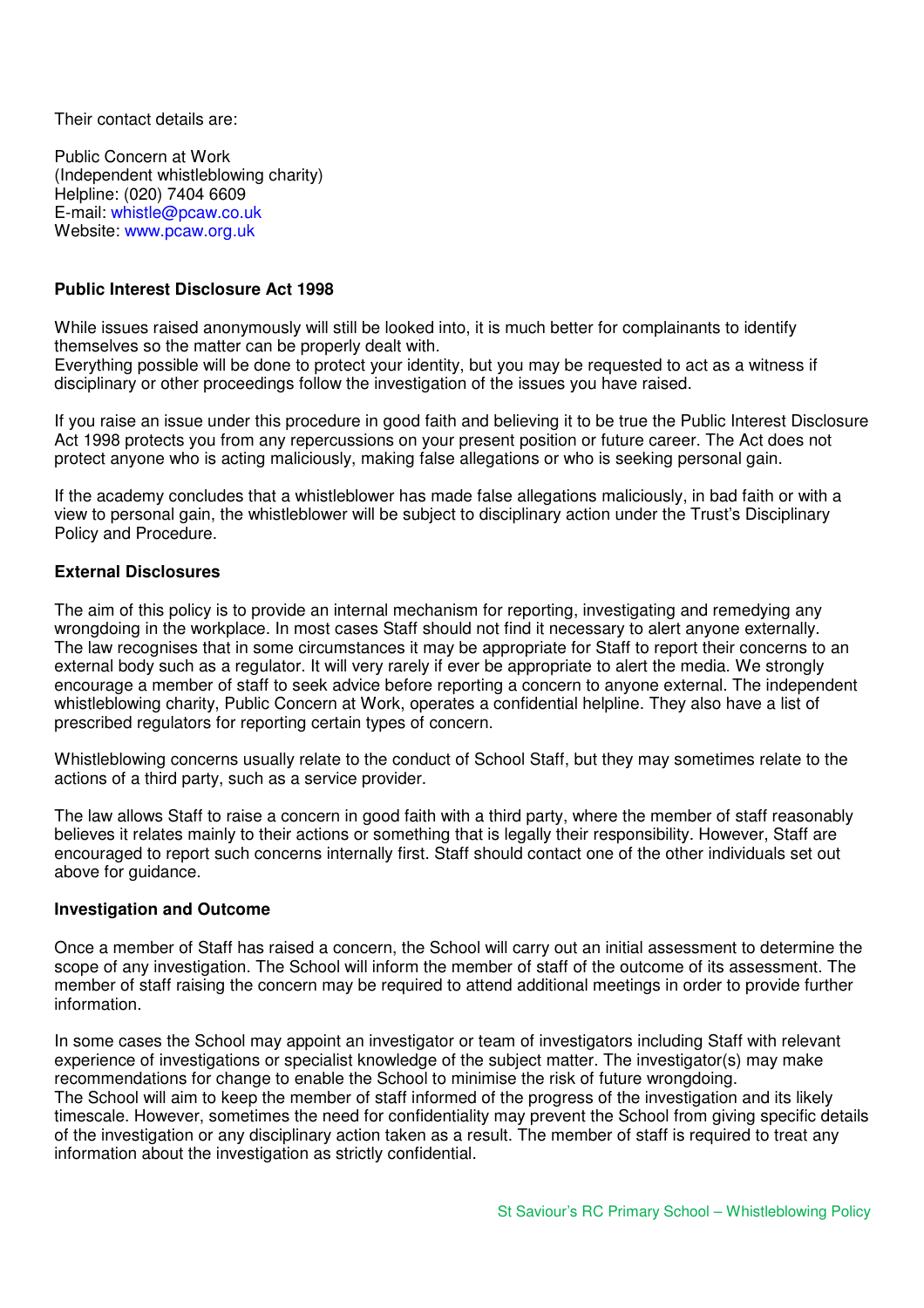If the School concludes that a whistleblower has made false allegations maliciously or with a view to personal gain, the whistleblower will be subject to disciplinary action under the School's Disciplinary Policy and Procedure.

Whilst the School cannot always guarantee the outcome a particular member of staff is seeking, the School will try to deal with the concern fairly and in an appropriate way. If a member of staff is not happy with the way in which his or her concern has been handled, he or she can raise it with one of the other key contacts outlined above.

## **Protection and Support for Whistleblowers**

It is understandable that whistleblowers are sometimes worried about possible repercussions. The School aims to encourage openness and will support Staff who raise genuine concerns under this policy, even if they turn out to be mistaken.

Staff must not suffer any detrimental treatment as a result of raising a concern.

Detrimental treatment includes dismissal, disciplinary action, threats or other unfavourable treatment connected with raising a concern. If a member of staff believes that he or she has suffered any such treatment, he or she should inform the Headteacher immediately. If the matter is not remedied the member of staff should raise it formally using the School's Grievance Policy and Procedure.

Staff must not threaten or retaliate against whistleblowers in any way. Anyone involved in such conduct will be subject to disciplinary action.

All Staff are responsible for the success of this policy and should ensure that they use it to disclose any suspected danger or wrongdoing. Staff are invited to comment on this policy and suggest ways in which it might be improved.

Comments, suggestions and queries should be addressed to the Principal in the first instance.

### **Supporting Policies and Resources**

Child Protection and Safeguarding Policy Dealing with Allegations of Abuse Against Staff Policy Staff Code of Conduct Policy Staff Grievance Policy www.gov.uk/whistleblowing/what-is-a-whistleblower NSPCC whistleblowing helpline Tel: 0800 028 0285available from 8am to 8pm, Monday to Friday can be E-mail: help@nspcc.org.uk Public Concern at Work Helpline Tel: (020) 7404 6609 Independent Whistleblowing Charity E-mail: whistle@pcaw.co.uk Website: www.pcaw.org.uk Public Interest Disclosure Act 1998